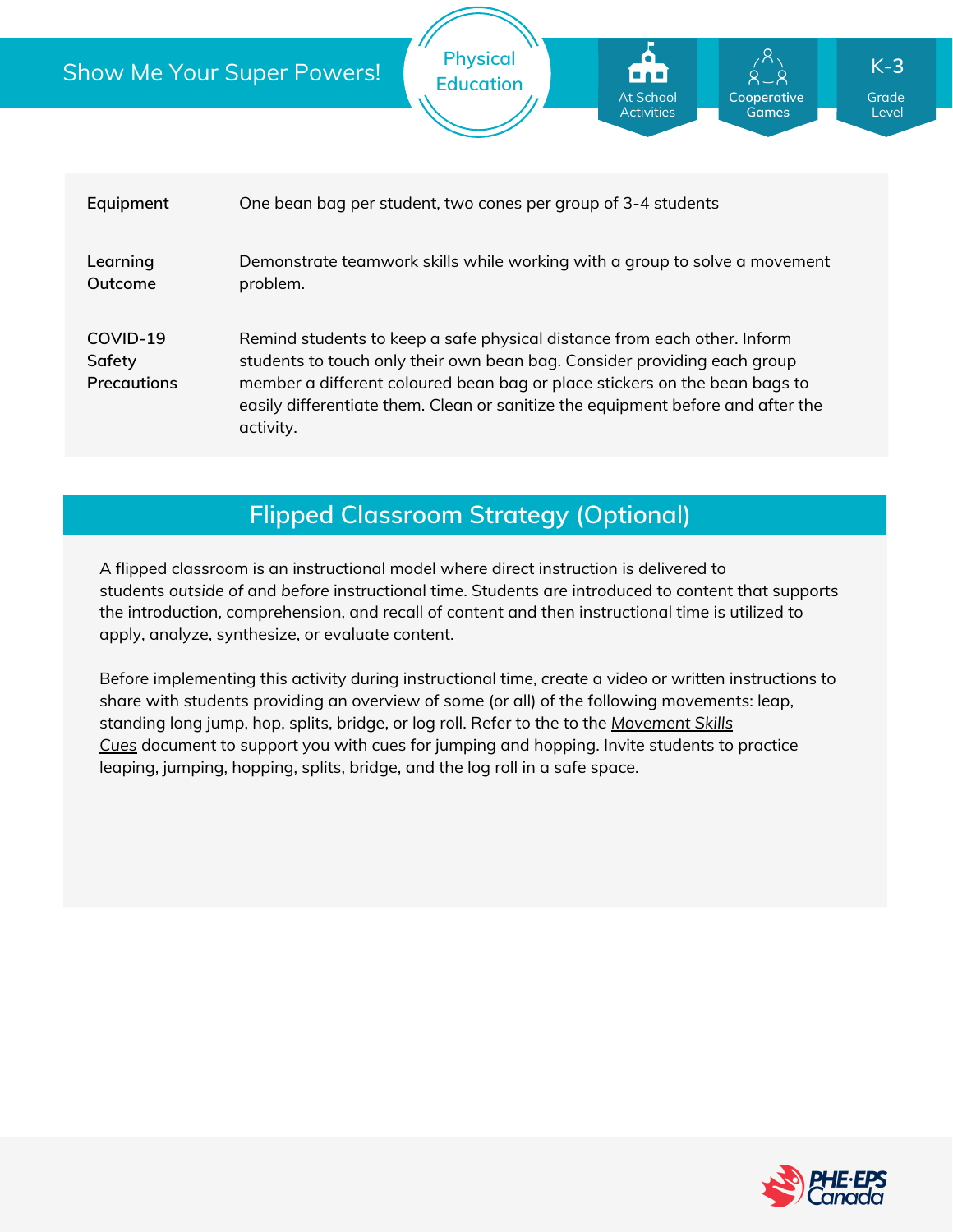# **Activity Description**

Ask students to find a space a safe distance from others. As a large group, review how to perform leaping, standing long jump, hop, splits, bridge, and log roll. If utilizing a flipped classroom approach, remind students to apply the cues they learned or reviewed in the video or document.

Introduce to students that they can also try the forward roll or cartwheel during this activity. Instruct students how to safely perform a [forward](https://www.wikihow.com/Do-a-Forward-Roll) roll and a [cartwheel](https://gymnasticshq.com/how-to-do-a-cartwheel/) and support students with performing these skills safely.

Divide students into groups of 3-4. For each group, place two cones 15 metres away from each other, representing the start and finish indicator. Ask each group to line up behind their start cone. Provide each student with a bean bag.

Explain to students that they will use super powers and work together with their group to complete this activity. Super powers are demonstrated by performing one of the movements from the list below, or students can come up with their own super power to perform. Consider posting a chart with the super powers below listed to support students.

#### **Super Powers:**

• Leap

- Splits • Bridge
- Forward roll
- Standing long jump
- $\bullet$  Hop
- Cartwheel
- Log roll

The first student in each group starts with their heels touching the start cone. On a start signal, they choose a super power, and perform the movement. Wherever they land, they will place their bean bag and run back to the end of the line for their group (e.g., if they choose to jump, they jump, and then place their bean bag where they landed). The next student will move to where the bean bag was placed, perform their chosen super power, and place the bean bag where they landed. Groups will continue this process, starting from where the last bean bag was placed, until they reach the finish cone. When students move to the last bean bag that was placed for subsequent turns, they will have to pick up their own bean bag along the way so they can mark the distance they travel for this new turn.

Once groups complete the activity, they can start the activity again. For older students, consider challenging them to complete the same super power for different rounds (e.g., one round they all jump, the next round they all do bridges, etc.).



Grade Level

K-**3**

**Cooperative Games**

At School Activities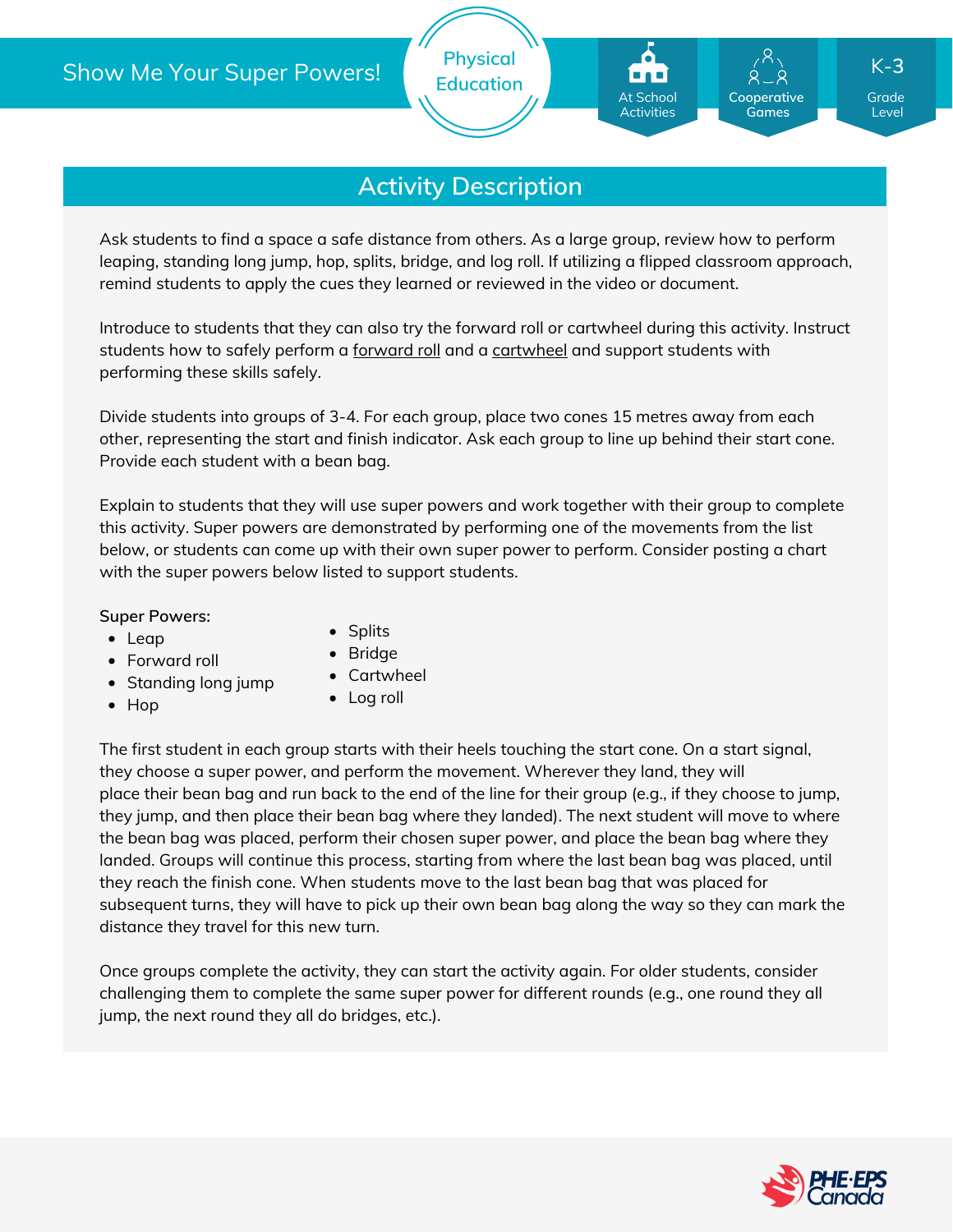## Show Me Your Super Powers!

**Physical Education**

At School **Activities** 

**Cooperative Games**

Grade K-**3**

Level

# **Physical Education**



## **MOVE**

**Develop psychomotor skills, tactics, and strategies that facilitate a variety of physical activities across diverse environments.**



#### **THINK**

**Develop cognitive skills and strategies for a variety of movement contexts that facilitate critical thinking, decision making, and problem solving.**



#### **FEEL**

**Develop affective skills and strategies that facilitate healthy and safe relationships with themselves, with others, and with their environment.**

#### **ACT**

**Practice behaviour skills and strategies that facilitate movement competence and confidence.**



# **Competencies Reflection Questions**

Reflection is important to support learning during physical education. Consider asking students the reflection questions below and discuss the answers together.

- *What movement did you experience the most success with in terms of how far you traveled and your comfort with performing the movement?*
- *How did your group support each other throughout the activity?*



## **Inclusion Considerations**

Modifications can be made to a variety of activity components to ensure inclusion. As you plan activities, consider how everyone can be involved and how to modify or adapt the activities to ensure the full inclusion of all. The STEP framework provides modifications to the following activity components space, task, equipment, and people.

| Space                                                                  | <b>Task</b>                                                                          | Equipment                                                                                                 | P<br>People                                                                                                                    |
|------------------------------------------------------------------------|--------------------------------------------------------------------------------------|-----------------------------------------------------------------------------------------------------------|--------------------------------------------------------------------------------------------------------------------------------|
| Decrease the amount<br>of space between the<br>start and finish cones. | Provide students with<br>2-3 developmentally<br>appropriate movements<br>to perform. | Students use the<br>required<br>equipment they need in<br>order to complete the<br>activity successfully. | Students can work<br>with a partner to<br>complete the activity<br>with the cones at a<br>shorter distance from<br>each other. |